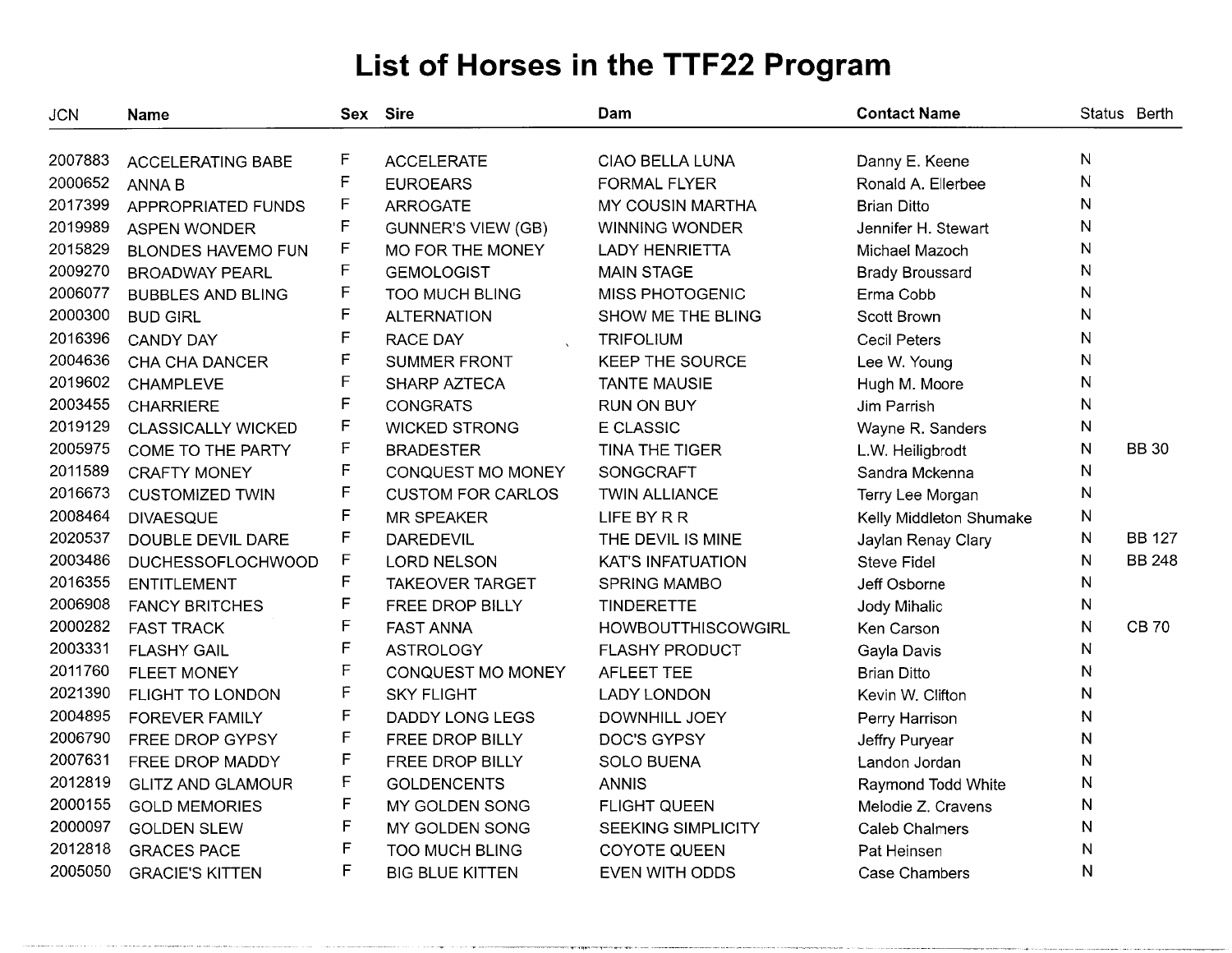| JCN     | Name                     |   | Sex Sire                 | Dam                       | <b>Contact Name</b>    |   | Status Berth  |
|---------|--------------------------|---|--------------------------|---------------------------|------------------------|---|---------------|
| 2021501 | <b>GRANTASTIC MARIA</b>  | F | <b>MORO TAP</b>          | <b>GRANTASTICA</b>        | Jeffry Puryear         | Ν |               |
| 2011811 | <b>GUITAR GROUPIE</b>    | F | <b>STAR GUITAR</b>       | <b>GUILIETTA DA VINCI</b> | Danny & Sabina Pish    | Ν | <b>BB 131</b> |
| 2001224 | <b>GUITAR WOMAN</b>      | F | <b>STAR GUITAR</b>       | <b>WELL SPUN</b>          | <b>Bobby Salome</b>    | Ν |               |
| 2019685 | HEY MADALYN CLAIRE       | F | <b>IRON FIST</b>         | <b>MONTANIS</b>           | Charlie Carlton        | Ν |               |
| 2011773 | <b>HIGHLANDER'S EDGE</b> | F | <b>COMPETITIVE EDGE</b>  | <b>GATEWAY TO GOLD</b>    | Laurence E. Hirsch     | Ν |               |
| 2017870 | <b>HONEY CREEK</b>       | F | CHITOZ                   | <b>BIG SPECIAL</b>        | Judith Hemphill        | И |               |
| 2001796 | HOT COOKIE               | F | HOME OF THE BRAVE        | <b>DREAM GAL</b>          | Jonathan B Herreros    | N |               |
| 2010181 | IN THE FAST LANE         | F | <b>BRADESTER</b>         | <b>LITHE</b>              | J. R. Caldwell         | N |               |
| 2012917 | <b>JENNYSBIGBABY</b>     | F | <b>HALF OURS</b>         | <b>FLAWLESS GOLD</b>      | Terrell Jarrett, Jr    | Ν |               |
| 2011167 | <b>JULIE'S PASSION</b>   | F | <b>TAKEOVER TARGET</b>   | PASSION FOR WORDS         | Jeffry Puryear         | Ν |               |
| 2000590 | K K'S HEART              | F | <b>CROSS TRAFFIC</b>     | <b>DERHEART</b>           | Ronnie Cravens, III    | N | <b>BB 97</b>  |
| 2013017 | <b>KAYLEE'S SHADOW</b>   | F | MY GOLDEN SONG           | PETE'S FIVE               | <b>Richard Rinn</b>    | N |               |
| 2006797 | <b>LADY ENVOY</b>        | F | <b>LIAISON</b>           | RAFFIE'S TREASURE         | Ron Erickson           | Ν |               |
| 2000084 | <b>LADY STRUM</b>        | F | <b>KANTHAROS</b>         | <b>STRUM</b>              | Keith A. Asmussen      | Ν |               |
| 2017821 | LAYLALLEE                | F | <b>MSHAWISH</b>          | AIN'T IT SWEEP            | <b>Michael Powers</b>  | Ν |               |
| 2009785 | <b>LEOPARD BAIT</b>      | F | ALWAYS DREAMING          | MISS SPOT ON              | Susan Moulton          | N |               |
| 2010221 | LET FREEDOM BLING        | F | <b>EAGLE</b>             | <b>WAHINE BLING</b>       | Fred Taylor, Jr        | Ν |               |
| 2000796 | <b>LIBBIES BABY</b>      | F | <b>TALE OF EKATI</b>     | <b>LIBBIES MISSION</b>    | Jerry Chapman          | N | <b>BB 203</b> |
| 2000826 | <b>MARIA DE AGREDA</b>   | F | <b>GOOD SAMARITAN</b>    | <b>WINE</b>               | <b>Steve Gee</b>       | Ν |               |
| 2007878 | MOONSHINE COWGIRL        | F | <b>MOONSHINE MULLIN</b>  | <b>COWGIRL IN LOVE</b>    | Mark J. Allen          | N |               |
| 2008753 | MORE THAN SHAKIN         | F | <b>SHAKIN IT UP</b>      | MORE THAT LILY            | Glen I. Voorhees, III  | N |               |
| 2000348 | <b>MUCH ALOHA</b>        | F | <b>TOO MUCH BLING</b>    | SIGNALPATH                | Wayne R. Sanders       | Ν | <b>BB 215</b> |
| 2006799 | <b>NICAMINE</b>          | F | <b>GOOD SAMARITAN</b>    | <b>EARLY FANTASY</b>      | Ryan M. Duffy          | Ν |               |
| 2017972 | ONECALLTHATSCALL         | F | <b>CALIFORNIA CHROME</b> | <b>LILLY REICH</b>        | Glenn Delahoussaye     | Ν |               |
| 2009431 | <b>OUR PASTOR</b>        | F | <b>HALF OURS</b>         | PASTOR PAIGE              | Darrell Brian Bravenec | Ν |               |
| 2019199 | PATRONA GOLD             | F | <b>BOLT D'ORO</b>        | PATRONA MARGARITA         | Sue Dowling            | N | CB 151        |
| 2011259 | PERFECT MESA             | F | <b>SKY MESA</b>          | <b>PERFECTA</b>           | Sandra Mckenna         | Ν |               |
| 2008390 | <b>PHUNK</b>             | F | THE HUNK                 | ESS E CEE                 | George Sharp           | N |               |
| 2002817 | <b>PIVOSKY</b>           | F | CONNECT                  | PRINCESSE RAFAELA         | Michael Mazoch         | И |               |
| 2011276 | PRAY FOR MONEY           | F | CONQUEST MO MONEY        | <b>HYMNSANDHERS</b>       | Sandra Mckenna         | N |               |
| 2012642 | PRAY FOR US              | F | <b>GUILT TRIP</b>        | PROMISE ME G              | <b>Kacey Krieg</b>     | Ν |               |
| 2008291 | QUEEN OF BEERS           | F | RACE DAY                 | <b>LOOP TWENTY</b>        | Scott Brown            | N |               |
| 2015697 | <b>QUEENS HOLIDAY</b>    | F | <b>GOOD SAMARITAN</b>    | QUEENS PEG                | Eric Moreau-Sipiere    | N |               |
| 2019387 | <b>RABBIT HOLE</b>       | F | <b>PALACE</b>            | <b>PIER VILLAGE</b>       | Susan Moulton          | N |               |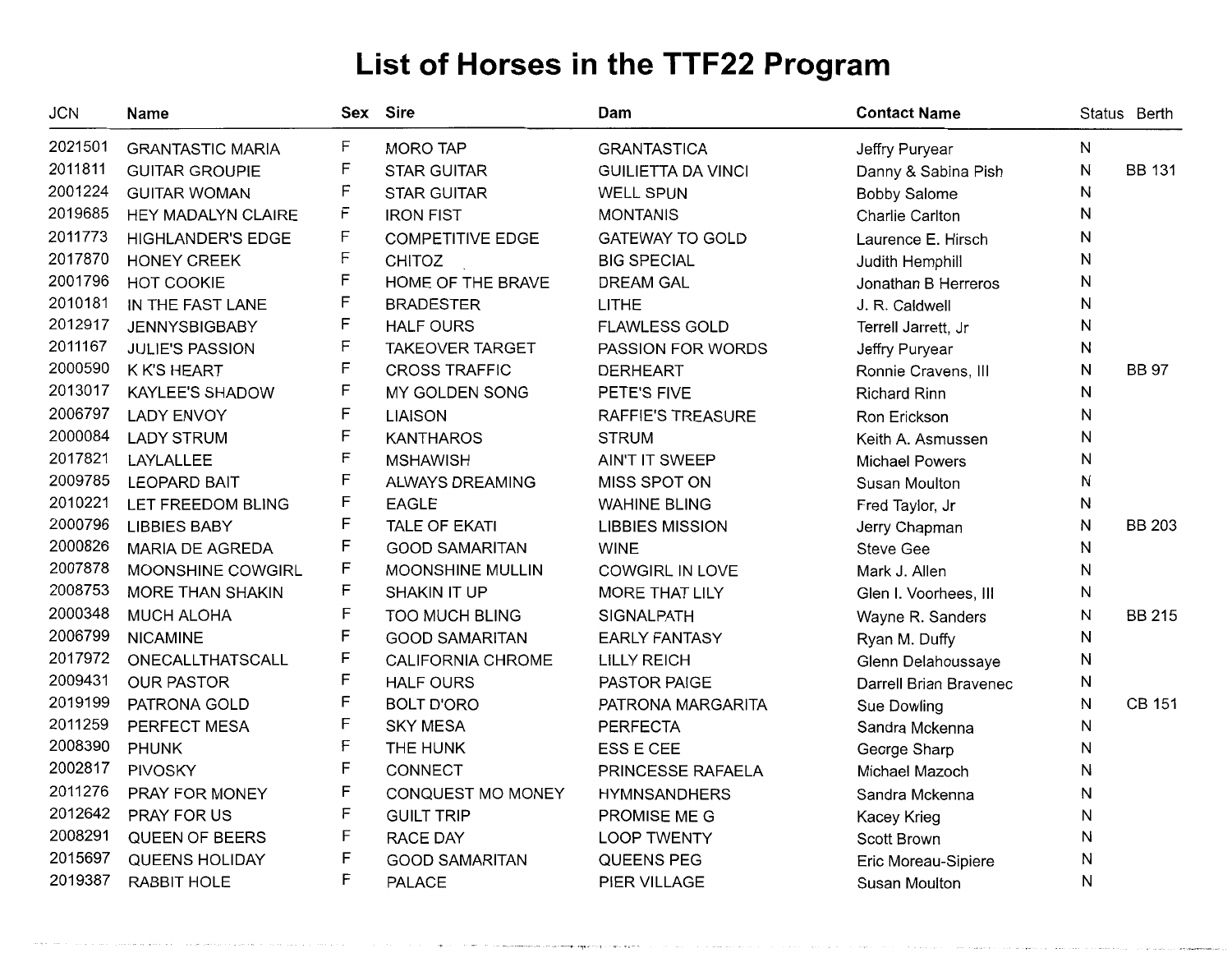| <b>JCN</b> | Name                      |   | Sex Sire                 | Dam                    | <b>Contact Name</b>    |   | Status Berth  |
|------------|---------------------------|---|--------------------------|------------------------|------------------------|---|---------------|
| 2014736    | <b>REASON OVER RICHES</b> | F | <b>BRODY'S CAUSE</b>     | <b>TUT'S TREASURE</b>  | Shawn Hailey           | N |               |
| 2014266    | <b>RED DAISY</b>          | F | <b>CINCO CHARLIE</b>     | <b>DOOLITTLE DAISY</b> | Phil L. Adams          | Ν |               |
| 2017663    | <b>ROCKIN SIDNEY</b>      | F | <b>TAKEOVER TARGET</b>   | <b>TOMMY'S FIRST</b>   | Mike Oney              | N |               |
| 2002223    | <b>RUBY SOHO</b>          | F | RUN AWAY AND HIDE        | <b>KATIE'S TEN</b>     | <b>Daniel Bates</b>    | Ν |               |
| 2016597    | <b>RUN AWAY SAMARI</b>    | F | RUN WAY AND HIDE         | <b>TSUBA</b>           | Dwayne D Gallineau     | Ν |               |
| 2004777    | <b>SARA'S SAPPHIRE</b>    | F | <b>GEMOLOGIST</b>        | <b>OUR EPONENE</b>     | Ricky G. Smith         | Ν |               |
| 2008442    | <b>SATIN HEART</b>        | F | <b>BRADESTER</b>         | IN GOLD BLOOD          | <b>Caleb Chalmers</b>  | N |               |
| 2008206    | SELENA LA REINA           | F | <b>EARLY FLYER</b>       | YAYA J                 | Kathy A. Goodale       | Ν |               |
| 2012618    | SERENADINGHTHEMOON        | F | <b>CROSS TRAFFIC</b>     | MOONTUNE MISSY         | Maury Harrington       | N |               |
| 2016335    | <b>SHAKIN SONG</b>        | F | SHAKIN IT UP             | MORE THAN A SONG       | Keith A. Asmussen      | Ν |               |
| 2018819    | SHE'S N THE MOMENT        | F | FREE DROP BILLY          | <b>FIVETHIRTYNINE</b>  | Hugh M. Moore          | Ν |               |
| 2021700    | <b>SKY TIZZY</b>          | F | <b>SKY FLIGHT</b>        | <b>WINNING TURN</b>    | <b>Michael Powers</b>  | Ν |               |
| 2014616    | <b>SKYSPEIGHT</b>         | F | <b>SPEIGHTSTER</b>       | <b>SKYDECK</b>         | <b>Tracey Caudill</b>  | N |               |
| 2008174    | SMILEY GEM                | F | <b>GEMOLOGIST</b>        | <b>MYSTIC SMILE</b>    | Robert A. Norman       | Ν |               |
| 2021247    | SOARING LADY              | F | <b>SKY FLIGHT</b>        | <b>BROADWAY BABY</b>   | Samuel M. Williams     | Ν |               |
| 2005578    | SOUTHERN BLUSH            | F | SOUTH OF BROAD           | <b>STREET BLUSH</b>    | Justin Jeansonne       | N |               |
| 2007053    | <b>SPICE KINGDOM</b>      | F | <b>SKY KINGDOM</b>       | PERFECT PEPPER         | Philip J. Leckinger    | N |               |
| 2015069    | <b>STARTECA</b>           | F | SHARP AZTECA             | STARRY EXPECTATION     | Wayne R. Sanders       | Ν | <b>BB 191</b> |
| 2019398    | <b>SWEET HELLO</b>        | F | <b>DANZING CANDY</b>     | <b>DIA XENIA</b>       | Maury Harrington       | N | CB 95         |
| 2016996    | <b>TARGET CONQUEST</b>    | F | <b>TAKEOVER TARGET</b>   | CAROLINE CONQUEST      | Glen I. Voorhees, III  | N |               |
| 2001694    | <b>TENAS LU LU</b>        | F | <b>CLOUD COMPUTING</b>   | PRINCESS LU LU         | Karl Broberg           | Ν |               |
| 2014716    | <b>TENSAS BERTIE</b>      | F | <b>CUSTOM FOR CARLOS</b> | <b>HARBOR PRINCESS</b> | Peter L. Cantrell      | Ν |               |
| 2002765    | <b>TENSAS CANDY</b>       | F | <b>TWIRLING CANDY</b>    | MISCHIEVOUS BELLE      | Terrell Jarrett, Jr    | Ν |               |
| 2000620    | <b>TENSAS CLEAR</b>       | F | <b>CLEARLY NOW</b>       | <b>GOLDEN MARIA</b>    | Tim Dixon              | Ν |               |
| 2008385    | <b>TRICKY CARLA</b>       | F | <b>CUSTOM FOR CARLOS</b> | MY LITTLE TRICK        | Darrell Brian Bravenec | N |               |
| 2011219    | <b>UNNAMED</b>            | F | <b>KLIMT</b>             | <b>ADAYA</b>           | <b>Paul Pruett</b>     | N |               |
| 2007672    | <b>UNNAMED</b>            | F | <b>CROSS TRAFFIC</b>     | ALL A TWITTER          | Wayne R. Sanders       | Ν |               |
| 2010991    | <b>UNNAMED</b>            | F | CALIFORNIA CHROME        | ALPINE STRAWBERRY      | Glen I. Voorhees, III  | Ν |               |
| 2020394    | <b>UNNAMED</b>            | F | <b>HARD ACES</b>         | <b>AUDACIOUS GAL</b>   | Ji Sook Choi Garlock   | N |               |
| 2019253    | <b>UNNAMED</b>            | F | <b>LEA</b>               | <b>AYITA</b>           | Darrell Brian Bravenec | Ν | <b>CB 104</b> |
| 2013814    | <b>UNNAMED</b>            | F | <b>ARMY MULE</b>         | <b>BEMA'S GOLD</b>     | L.W. Heiligbrodt       | N |               |
| 2012727    | <b>UNNAMED</b>            | F | CALIFORNIA CHROME        | BETTER BE BETTER       | Craig Bruce Singer     | Ν |               |
| 2003983    | <b>UNNAMED</b>            | F | <b>GORMLEY</b>           | <b>BLUE JEAN GIRL</b>  | Michael W. Franklin    | N |               |
| 2019588    | <b>UNNAMED</b>            | F | <b>MOR SPIRIT</b>        | <b>BOHEMIAN BLISS</b>  | Ronald J. Kulak        | Ν |               |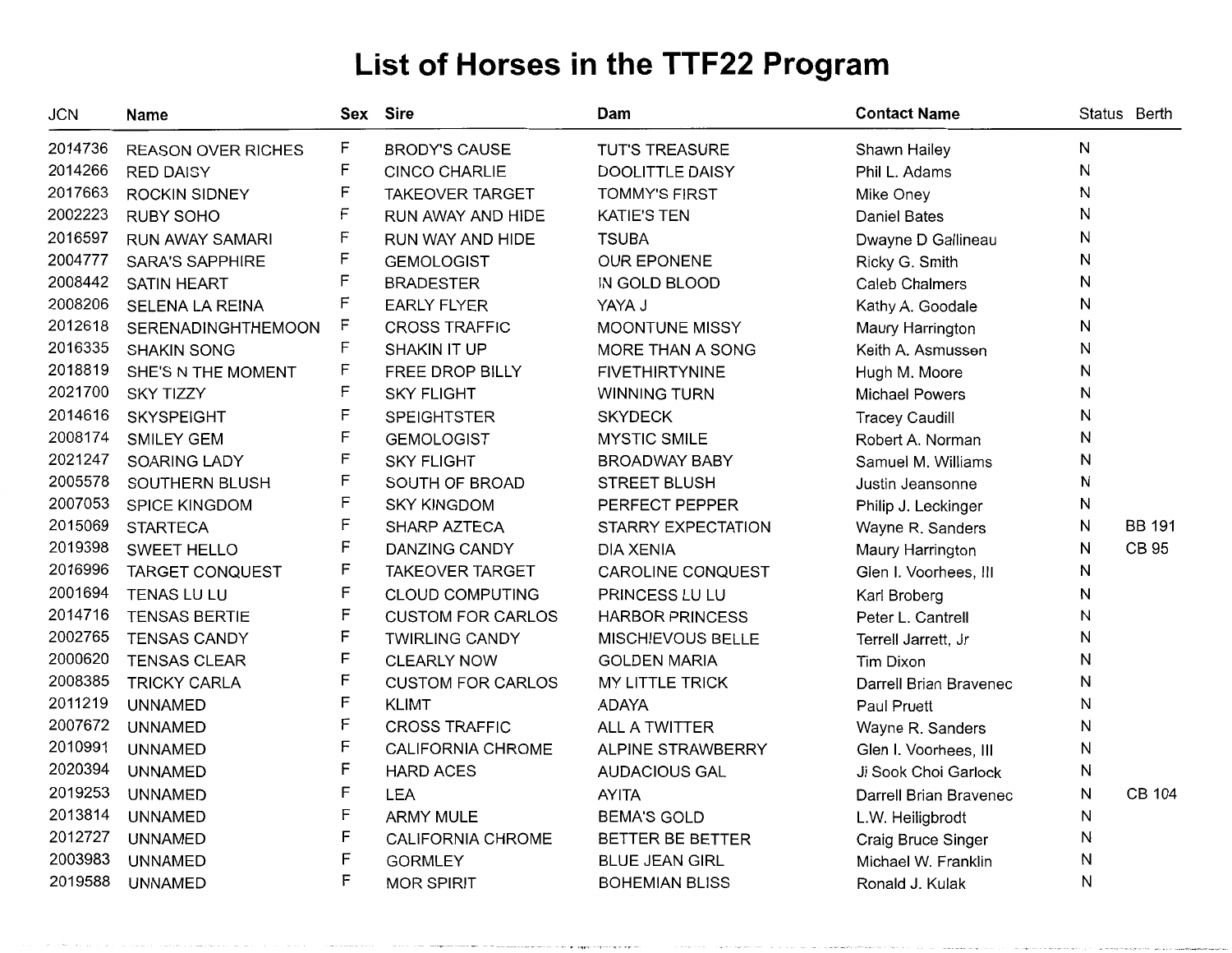| <b>JCN</b> | Name           | Sex | <b>Sire</b>            | Dam                       | <b>Contact Name</b>   | Status Berth |
|------------|----------------|-----|------------------------|---------------------------|-----------------------|--------------|
| 2014064    | <b>UNNAMED</b> | F   | MO TOM                 | <b>BOND'S BABE</b>        | Allen Landry          | N            |
| 2018327    | <b>UNNAMED</b> | F   | <b>GEMOLOGIST</b>      | <b>CHEYANN'S HOPE</b>     | Glen I. Voorhees, III | N            |
| 2012207    | <b>UNNAMED</b> | F   | <b>BRODY'S CAUSE</b>   | <b>CITY GONE WILD</b>     | Greg Thompson         | N            |
| 2003966    | <b>UNNAMED</b> | F   | <b>GOOD SAMARITAN</b>  | COLDGREYDAWN              | Tim Dixon             | N            |
| 2000890    | <b>UNNAMED</b> | F   | <b>CUPID</b>           | COLOMBE                   | <b>Rusty Roberts</b>  | N            |
| 2012144    | <b>UNNAMED</b> | F   | <b>JIMMY CREED</b>     | <b>COMMANDING LOVE</b>    | Allen Cassidy         | N            |
| 2010157    | <b>UNNAMED</b> | F   | <b>HALF OURS</b>       | CORRECT CALL              | Murray Valene         | N            |
| 2012620    | <b>UNNAMED</b> | F   | <b>IRON FIST</b>       | <b>CURLIN COPY</b>        | Val C. Murrell        | N            |
| 2017383    | <b>UNNAMED</b> | F   | <b>WILBURN</b>         | <b>DAPHNE ANGELA</b>      | Melodie Z. Cravens    | N            |
| 2001824    | <b>UNNAMED</b> | F   | MIDNIGHT LUTE          | <b>DIAMONDS PLEASE</b>    | Elena U. Crim         | N            |
| 2008409    | <b>UNNAMED</b> | F   | <b>GET STORMY</b>      | <b>DIGESTIF</b>           | Jonathan B Herreros   | N            |
| 2014703    | <b>UNNAMED</b> | F   | NORMANDY INVASION      | <b>ENTHALPY</b>           | Judy Ernst            | N            |
| 2020620    | <b>UNNAMED</b> | F   | <b>GORMLEY</b>         | <b>FERRIS WHEEL</b>       | Jody Mihalic          | N            |
| 2019171    | <b>UNNAMED</b> | F   | <b>TEXAS RED</b>       | <b>FLAT OUT SASSY</b>     | Erich Brehm           | N            |
| 2011990    | <b>UNNAMED</b> | F   | SHACKLEFORD            | <b>FOREIGN GIRL</b>       | Raymond Todd White    | N            |
| 2004909    | <b>UNNAMED</b> | F   | <b>FAST ANNA</b>       | <b>GOLD SHOCK</b>         | Wayne R. Sanders      | N            |
| 2003293    | <b>UNNAMED</b> | F   | <b>CLOUD COMPUTING</b> | <b>HENRY'S POSSE</b>      | David N. Meche        | N            |
| 2010471    | <b>UNNAMED</b> | F   | <b>SASSICAIA</b>       | IN COMMAND                | Zackery Rios          | N            |
| 2013714    | <b>UNNAMED</b> | F   | <b>MOR SPIRIT</b>      | <b>JET'S TRADITION</b>    | Carl R. Moore         | N            |
| 2013916    | <b>UNNAMED</b> | F   | <b>BODEMEISTER</b>     | <b>KARMA</b>              | Kevin B. Fontenot     | N            |
| 22?0008    | <b>UNNAMED</b> | F   | MO FOR THE MONEY       | <b>L'ESPOIR</b>           | Bryan Henderson       | N            |
| 2020616    | <b>UNNAMED</b> | F   | SHAKIN IT UP           | <b>LEROIANA</b>           | Clifford D. Dodson    | N            |
| 2002264    | <b>UNNAMED</b> | F   | <b>CLOUD COMPUTING</b> | <b>LORI'S ATTITUDE</b>    | Laurence E. Hirsch    | N            |
| 2014540    | <b>UNNAMED</b> | F   | <b>MOR SPIRIT</b>      | <b>LOTTA CANDY KISSES</b> | Jay Adcock            | N            |
| 2004563    | <b>UNNAMED</b> | F   | <b>MOR SPIRIT</b>      | LOVE THIS DANCE           | Lewis L. Greenspan    | N            |
| 2002839    | <b>UNNAMED</b> | F   | <b>GOLDENCENTS</b>     | <b>MANDY D</b>            | Gary Guidry           | N            |
| 2019722    | <b>UNNAMED</b> | F   | RICHARD'S KID          | <b>MARALAGO</b>           | Joaquin Garza         | N            |
| 2017208    | <b>UNNAMED</b> | F   | HOME OF THE BRAVE      | <b>MISS MOULTREE</b>      | <b>Steve Gee</b>      | N            |
| 2012375    | <b>UNNAMED</b> | F   | <b>MIDSHIPMAN</b>      | <b>MO SMOKE</b>           | <b>Bill Ulwelling</b> | N            |
| 2013534    | <b>UNNAMED</b> | F   | <b>KLIMT</b>           | MONEY FOR MAKEUP          | Santiago Alarcon      | N            |
| 2019521    | <b>UNNAMED</b> | F   | <b>GORMLEY</b>         | <b>MONEY PEG</b>          | Ron Faucheux          | N            |
| 2006455    | <b>UNNAMED</b> | F   | <b>ASTROLOGY</b>       | MS BROWN GRAVY            | Ji Sook Choi Garlock  | N            |
| 2001112    | <b>UNNAMED</b> | F   | <b>STAR GUITAR</b>     | MS. CHARACTER             | Keith G. Myers        | N            |
| 2016463    | <b>UNNAMED</b> | F   | <b>TAMARKUZ</b>        | <b>MUSADAQA</b>           | Gayla Davis           | N            |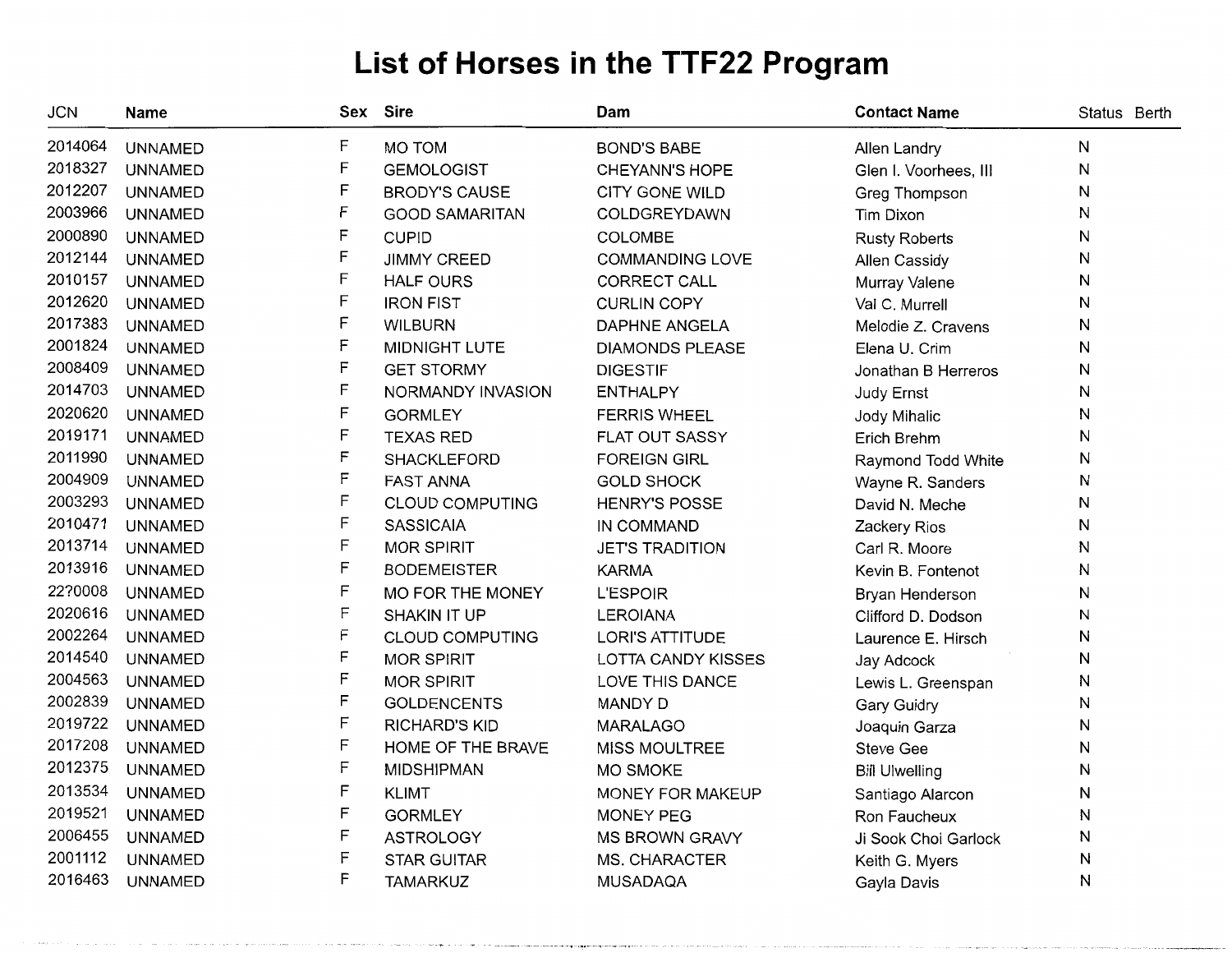| <b>JCN</b> | <b>Name</b>    | Sex          | <b>Sire</b>              | Dam                       | <b>Contact Name</b>    | Status Berth |
|------------|----------------|--------------|--------------------------|---------------------------|------------------------|--------------|
| 2011074    | <b>UNNAMED</b> | F            | <b>TAPITURE</b>          | MY MELLA BELLA            | <b>Scott Gelner</b>    | $\mathsf{N}$ |
| 2015033    | <b>UNNAMED</b> | F            | <b>CINCO CHARLIE</b>     | <b>OLEMISS REBEL</b>      | Ernie Witt             | $\mathsf{N}$ |
| 2008066    | <b>UNNAMED</b> | F            | <b>KLIMT</b>             | ON THE SAME PAGE          | Shane Porter           | ${\sf N}$    |
| 2002113    | <b>UNNAMED</b> | F            | <b>CLOUD COMPUTING</b>   | PLEASANTLY BLESSED        | Carrol J. Castille     | N            |
| 2013403    | <b>UNNAMED</b> | F            | <b>DAREDEVIL</b>         | PREACH IT                 | <b>Josh Stevens</b>    | ${\sf N}$    |
| 2015777    | <b>UNNAMED</b> | F            | <b>FUNTASTIC</b>         | <b>QUICK SPLIT</b>        | Jake Brown             | N            |
| 2016690    | <b>UNNAMED</b> | F            | <b>HALF OURS</b>         | <b>REBIRTH</b>            | L.W. Heiligbrodt       | N            |
| 2015623    | <b>UNNAMED</b> | F            | <b>EXAGGERATOR</b>       | RED MOON GIRL             | Michael Robinson       | N            |
| 2015639    | <b>UNNAMED</b> | F            | <b>FAST ANNA</b>         | ROCHELLE ROCHELLE         | Darrin Paul            | N            |
| 2005253    | <b>UNNAMED</b> | F            | MY GOLDEN SONG           | <b>RUFF CAUSE</b>         | Santiago Alarcon       | N            |
| 2001452    | <b>UNNAMED</b> | F            | <b>MIDSHIPMAN</b>        | <b>SACRED ALIBI</b>       | Jody Mihalic           | N            |
| 2012394    | <b>UNNAMED</b> | F            | <b>CALIFORNIA CHROME</b> | <b>SALTY MO</b>           | George Sharp           | N            |
| 2012419    | <b>UNNAMED</b> | F            | <b>CUSTOM FOR CARLOS</b> | SAMMY VAN AMMY            | C J Johnsen            | ${\sf N}$    |
| 2017306    | <b>UNNAMED</b> | F            | <b>FLAT OUT</b>          | SAY SOMETHIN GOOD         | Charlene Milligan      | N            |
| 2003490    | <b>UNNAMED</b> | F            | <b>DIALED IN</b>         | <b>SCORECARD</b>          | Elena U. Crim          | N            |
| 2011801    | <b>UNNAMED</b> | F            | <b>MO TOM</b>            | <b>SEA OF DREAMS</b>      | Nathan D. Hatcher      | N            |
| 2014786    | <b>UNNAMED</b> | F            | <b>APRIORITY</b>         | SHEER SPEED               | <b>Terry Gabriel</b>   | N            |
| 2011368    | <b>UNNAMED</b> | F            | MO TOM                   | <b>SHIRLEY STREET</b>     | Philip D. Dodson       | N            |
| 2002691    | <b>UNNAMED</b> | F            | <b>CAN THE MAN</b>       | SPEIGHTS' COLONY          | <b>Josh Stevens</b>    | N            |
| 2012082    | <b>UNNAMED</b> | F            | <b>MAGNA GRADUATE</b>    | <b>STICK AND MOVE</b>     | Colleen Davidson       | N            |
| 2013182    | <b>UNNAMED</b> | F            | <b>RANSOM THE MOON</b>   | <b>SUPER FREAKY</b>       | Murray Valene          | N            |
| 2015076    | <b>UNNAMED</b> | $\mathsf F$  | <b>INCLUDE</b>           | <b>SURELY GRAND</b>       | Melodie Z. Cravens     | $\mathsf{N}$ |
| 2012481    | <b>UNNAMED</b> | $\mathsf F$  | <b>JIMMY CREED</b>       | SURPRISE SQUALL           | Ji Sook Choi Garlock   | N            |
| 2005743    | <b>UNNAMED</b> | $\mathsf F$  | <b>MOR SPIRIT</b>        | <b>SUSAN B</b>            | Susan Bedwell          | N            |
| 2004967    | <b>UNNAMED</b> | $\mathsf F$  | <b>GOLDENCENTS</b>       | <b>SWEETTALKIN HOTTIE</b> | Mark David Hixson      | N            |
| 2011000    | <b>UNNAMED</b> | F            | <b>MAGNA GRADUATE</b>    | <b>SYMPHONY RIDE</b>      | Pat Sheetz             | N            |
| 2009187    | <b>UNNAMED</b> | $\mathsf F$  | <b>KLIMT</b>             | <b>TALK SOFTLY</b>        | Wayne R. Sanders       | N            |
| 2002081    | <b>UNNAMED</b> | $\mathsf{F}$ | <b>OXBOW</b>             | <b>TATTLESHEET</b>        | Scott Gelner           | N            |
| 2006403    | <b>UNNAMED</b> | F            | <b>GEMOLOGIST</b>        | <b>TRUE BREEZE</b>        | Joey Foster            | N            |
| 2020711    | <b>UNNAMED</b> | $\mathsf F$  | <b>MIDNIGHT STORM</b>    | <b>UNBRIDLED MAGIC</b>    | <b>Mike Neatherlin</b> | N            |
| 2001170    | <b>UNNAMED</b> | F            | <b>ORB</b>               | <b>UNHOLY NIGHT</b>       | Jeffry Puryear         | N            |
| 2015015    | <b>UNNAMED</b> | F            | <b>CINCO CHARLIE</b>     | <b>VALIANT REASON</b>     | Ricky G. Smith         | $\mathsf{N}$ |
| 2017061    | <b>UNNAMED</b> | F            | <b>TAPIZAR</b>           | <b>VESPER LYND</b>        | L Richard Cunningham   | N            |
| 2013622    | <b>UNNAMED</b> | F            | <b>KLIMT</b>             | WHAT WILL BE              | <b>Richard Davis</b>   | ${\sf N}$    |

- �-·�---·--·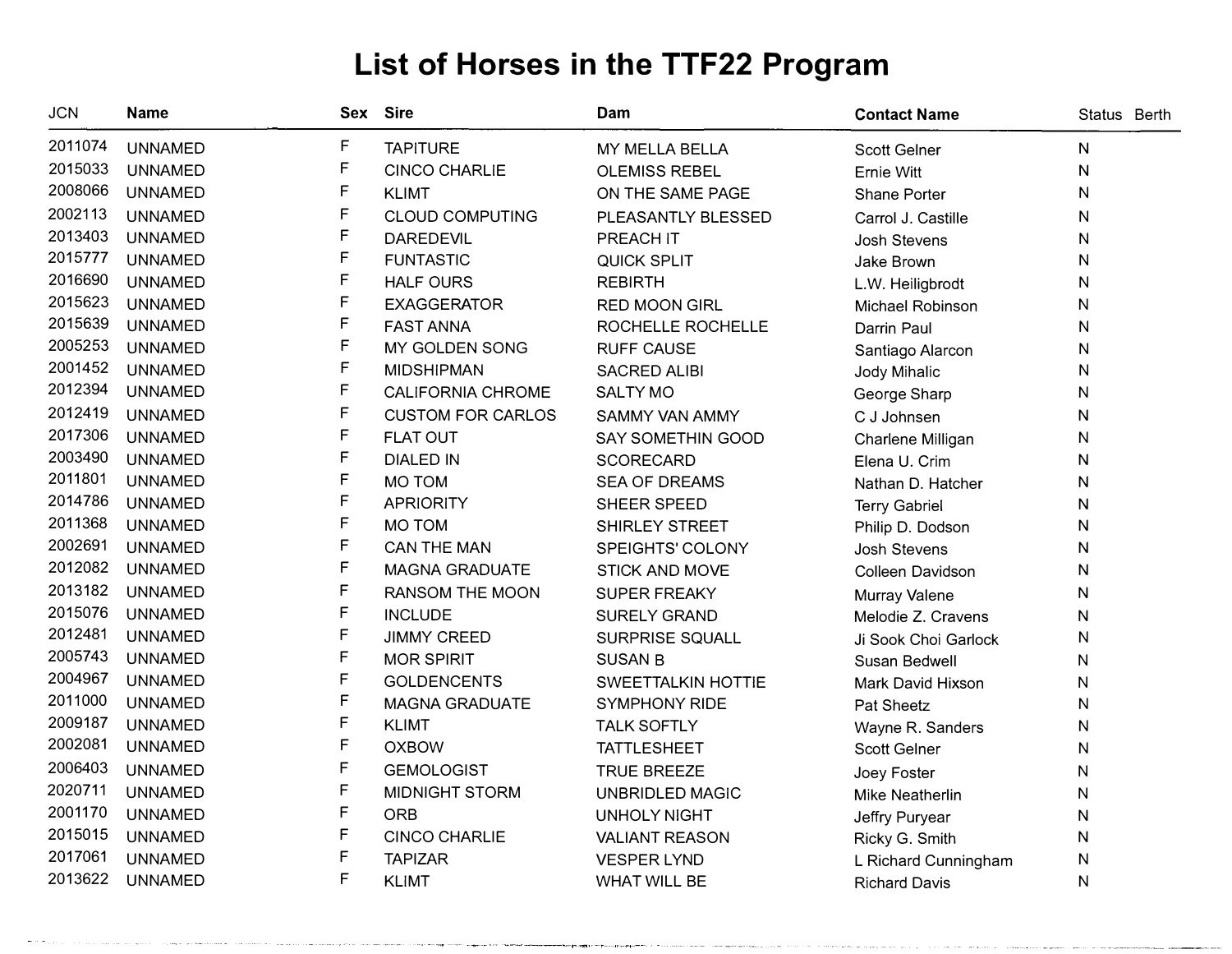| <b>JCN</b> | <b>Name</b>              |              | Sex Sire                 | Dam                      | <b>Contact Name</b>     |              | Status Berth  |
|------------|--------------------------|--------------|--------------------------|--------------------------|-------------------------|--------------|---------------|
| 2001374    | <b>UNNAMED</b>           | F            | <b>CINCO CHARLIE</b>     | <b>WICKED BEAUTY</b>     | Charlene Milligan       | N            |               |
| 2005571    | <b>VIEWING TRAIL</b>     | F            | <b>KANTHAROS</b>         | TWO TRAIL SIOUX          | Jerry Namy              | N            |               |
| 2013986    | <b>VISIONISTA</b>        | $\mathsf F$  | <b>COURT VISION</b>      | <b>MISS PITTY PAT</b>    | Charles L. Hicks        | N            |               |
| 2017544    | <b>VODKA SUNRISE</b>     | F            | <b>CONGRATS</b>          | <b>ISLAND QUEEN</b>      | Ellen Epstein           | N            |               |
| Count      | 173                      |              |                          |                          |                         |              |               |
| 2017750    | ALEX IS ONE              | C            | <b>CLOUD COMPUTING</b>   | <b>DEVERELL</b>          | Landon Jordan           | N            |               |
| 2013484    | <b>BACKSIDE BUZZ</b>     | C            | <b>CONNECT</b>           | SMOOTH CARAMEL           | Michael Mazoch          | N            |               |
| 2015549    | <b>BIDLESS</b>           | C            | <b>CHITU</b>             | I'M IN HARLAN            | Louis (Pete) T. Muzyka  | N            |               |
| 2007616    | <b>BLING BLING BLING</b> | C            | <b>TOO MUCH BLING</b>    | <b>SWIFTERTHANTAYLOR</b> | L.W. Heiligbrodt        | N            |               |
| 2003101    | <b>BLINGO</b>            | $\mathsf C$  | <b>TOO MUCH BLING</b>    | <b>BRICKYARD BABY</b>    | Fred Taylor, Jr         | N            | <b>BB 125</b> |
| 2012094    | <b>BLINGTAPPER</b>       | G            | <b>MORO TAP</b>          | SHERIDAN'S BLING         | <b>Brian Ditto</b>      | N            |               |
| 2014735    | <b>BORDER SPIN</b>       | C            | <b>HARD SPUN</b>         | <b>MAUDE S</b>           | Erik Asmussen           | ${\sf N}$    |               |
| 2019803    | <b>BOSTON BLITZ</b>      | G            | POWER JAM                | GODDESS OF LOVE          | <b>Robert Selser</b>    | N            |               |
| 2000830    | <b>BRADSTREET</b>        | $\mathsf C$  | <b>BRADESTER</b>         | <b>BRIGHTLY</b>          | Jane Jones              | ${\sf N}$    |               |
| 2016969    | CALIBRACHOAMATTERS       | $\mathsf C$  | <b>CALIBRACHOS</b>       | <b>KATRINA'S FURY</b>    | <b>Ricky Courville</b>  | N            |               |
| 2012593    | <b>CHANGING TIMES</b>    | $\mathsf C$  | MO FOR THE MONEY         | <b>TIMELESSLY</b>        | William T. Reed         | N            |               |
| 2018141    | CHOCTAW ZIP              | C            | <b>CARPE DIEM</b>        | <b>NOMEE</b>             | Glynn A. Puryear        | N            |               |
| 2012881    | <b>CINEMATOGRAPHER</b>   | $\mathsf C$  | <b>KANTHAROS</b>         | <b>GLITZ</b>             | Christopher Harrington  | N            |               |
| 2007452    | <b>CITY PALACE</b>       | $\mathsf C$  | <b>PALACE</b>            | <b>PEEKER</b>            | <b>Caleb Chalmers</b>   | N            |               |
| 2011307    | <b>CLASSY MONEY</b>      | G            | CONQUEST MO MONEY        | <b>CLASSY DOM</b>        | Sandra Mckenna          | N            |               |
| 2004576    | <b>CRAZY MUGGS</b>       | $\mathsf C$  | <b>REVOLVING</b>         | <b>SHERI'S THUNDER</b>   | Javier O Ramirez        | $\mathsf{N}$ |               |
| 2020079    | <b>CUSTOM RED RUM</b>    | $\mathsf C$  | <b>CUSTOM FOR CARLOS</b> | PLAYSAMONGTHESTARS       | Cody K Moore            | N            |               |
| 2016207    | <b>CUSTOMIZED SPACE</b>  | $\mathsf C$  | <b>CUSTOM FOR CARLOS</b> | <b>GIVE HER SPACE</b>    | Kevin Atwood            | $\mathsf{N}$ |               |
| 2010185    | <b>DEATH STAR</b>        | C            | <b>D'WILDCAT</b>         | <b>CIGAR STARTER</b>     | <b>Brian Ivery</b>      | N            |               |
| 2008236    | DOSE'S DREAM             | C            | <b>ALWAYS DREAMING</b>   | DOUBLE DOSE              | Hailey Tyann Leach      | N            |               |
| 2019854    | DREAM YOU SEE            | C            | CONGAREE                 | <b>VIEW MY DREAM</b>     | Eric Archer             | $\mathsf{N}$ |               |
| 2013552    | <b>EASY CHANCE</b>       | $\mathsf{C}$ | <b>KLIMT</b>             | <b>HILARIOUS BROWN</b>   | Robert A. Norman        | N            |               |
| 2009083    | <b>ERRATIC TRAFFIC</b>   | $\mathsf{C}$ | <b>CROSS TRAFFIC</b>     | <b>ERRATIC STORM</b>     | Wayne R. Sanders        | N            |               |
| 2000557    | <b>F J'S FLACO</b>       | $\mathbf C$  | <b>BRETHREN</b>          | <b>IVY LOVELY</b>        | Jerald Maturin          | N            |               |
| 2011282    | <b>FARM DOG</b>          | C            | <b>SHACKLEFORD</b>       | PEEKER'S MELODY          | <b>Austin Gustafson</b> | N            |               |
| 2009153    | FLEET OF FLAGS           | C            | <b>MIDSHIPMAN</b>        | CAPITAL DEPLOYMENT       | Joe Masino              | N            |               |
| 2020429    | <b>FLYING G</b>          | $\mathsf{C}$ | <b>EARLY FLYER</b>       | <b>GALILEA</b>           | <b>Steve Gee</b>        | $\mathsf{N}$ | <b>BB 137</b> |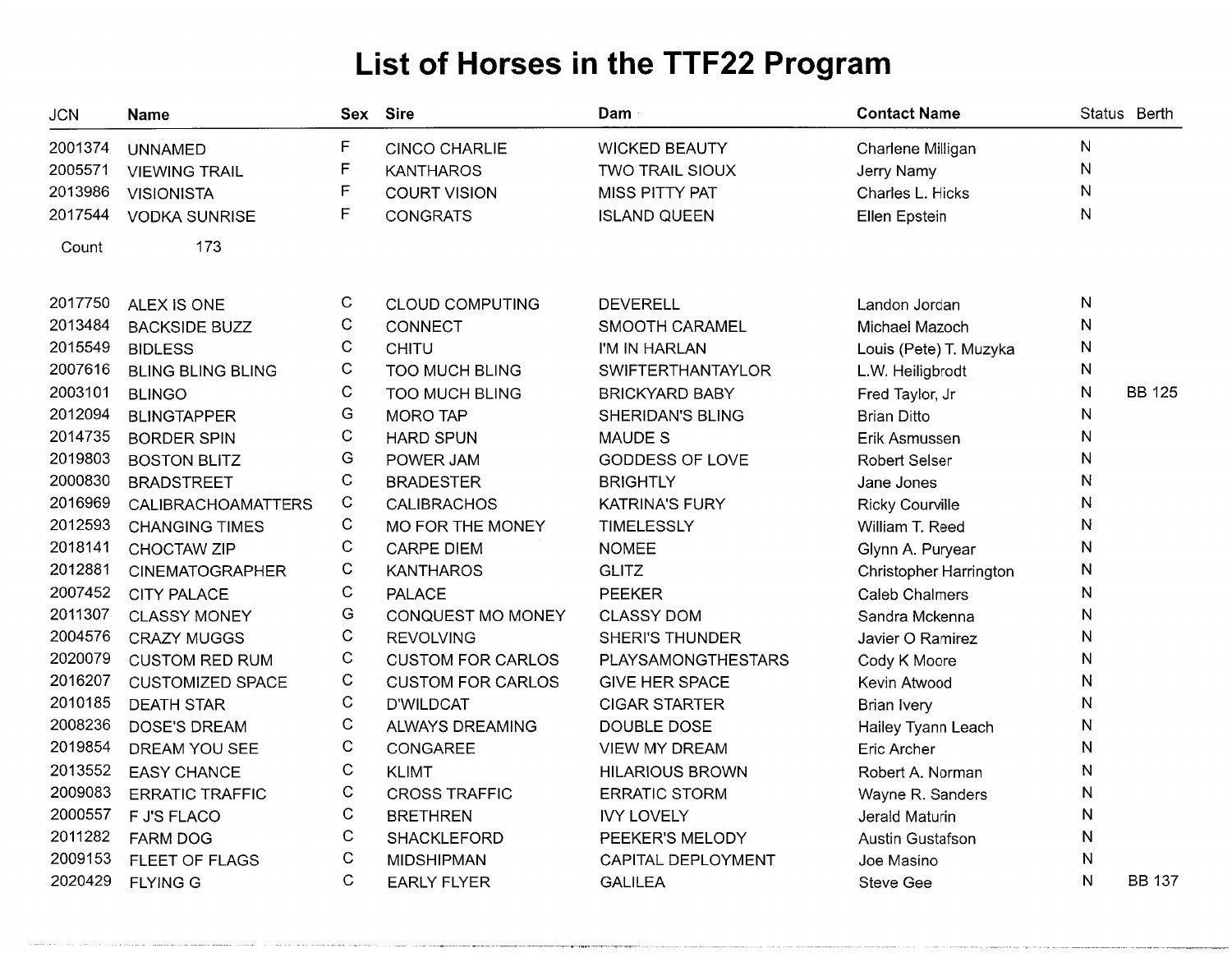| JCN     | <b>Name</b>              | Sex         | <b>Sire</b>               | Dam                      | <b>Contact Name</b>   |   | Status Berth |
|---------|--------------------------|-------------|---------------------------|--------------------------|-----------------------|---|--------------|
| 2016743 | FROM PIT TO PALACE       | С           | PALACE MALICE             | <b>GAGAOVERYOU</b>       | <b>Brian Ditto</b>    | N |              |
| 2005395 | <b>FUNNY UNCLE</b>       | С           | <b>DISTORTED HUMOR</b>    | <b>NIGHT OWL</b>         | Michael Mazoch        | N |              |
| 2001529 | <b>G'S LAW</b>           | C           | CONSTITUTION              | <b>WELLINGTON BEAUTY</b> | Thomas M. Galvin      | N |              |
| 2004950 | <b>GUCCI BLING</b>       | C           | <b>TOO MUCH BLING</b>     | <b>GUCCI BROWN</b>       | J. R. Caldwell        | N |              |
| 2011018 | <b>GUSTAVO</b>           | C           | <b>KLIMT</b>              | <b>RUNNING CREEK</b>     | Michael Mazoch        | N |              |
| 2016474 | <b>GWYNETH'S MALIBU</b>  | C           | <b>MALIBU MOON</b>        | <b>MYSTIC MIRACLE</b>    | Jeffry Puryear        | N |              |
| 2004040 | <b>HARD GOLD</b>         | C           | MY GOLDEN SONG            | MAQUITA ELAINE           | <b>Caleb Chalmers</b> | N |              |
| 2010022 | <b>HERO TIME</b>         | C           | <b>DEN'S LEGACY</b>       | SHARE THE GLORY          | Bryan Ford            | N |              |
| 2017945 | <b>HOLIDAY HOAX</b>      | C           | <b>STONESIDER</b>         | <b>BLUE DEVIL LADY</b>   | Shawn Hailey          | N |              |
| 2005443 | <b>HOT NIGHT AIR</b>     | C           | MR. BESILU                | <b>GLIDING ON AIR</b>    | Natasha Roberts       | N |              |
| 2020722 | I'M A COWBOY             | C           | <b>BRADESTER</b>          | <b>BENNY'S BOMBSHELL</b> | <b>Steve Gee</b>      | N | <b>BB 12</b> |
| 2013164 | <b>IRON MOON</b>         | С           | <b>IRON FIST</b>          | <b>DIXIE SUE</b>         | Hector Luna           | N |              |
| 2010602 | JOHNNY APPLESEED         | C           | <b>GORMLEY</b>            | APPEALING APPLE          | John Rigney           | N |              |
| 2016166 | <b>JOURNEY TRAIL</b>     | C           | <b>KANTHAROS</b>          | <b>ONEBRETHATATIME</b>   | Keith A. Asmussen     | N |              |
| 2000792 | <b>KEEPMOVINGFORWARD</b> | C           | <b>BRADESTER</b>          | I'M JULIETTE             | Judy Ernst            | N |              |
| 2017548 | KING OF THE MOON         | C           | <b>OUTWORK</b>            | GO FOR THE MOON          | Joe Masino            | N |              |
| 2016541 | LAZARD                   | С           | EL DEAL                   | <b>LINE RUNNING LASS</b> | Landon Jordan         | N |              |
| 2013608 | LET'S TIE ONE ON         | С           | <b>TOO MUCH BLING</b>     | <b>GET TIED ON</b>       | J. R. Caldwell        | N |              |
| 2012952 | LITTLE JOHN HENRY        | С           | MY GOLDEN SONG            | <b>WRITE WHEN READY</b>  | <b>Richard Rinn</b>   | N |              |
| 2017087 | LITTLE JONY              | G           | <b>SKY FLIGHT</b>         | <b>ELLE STORMY</b>       | Kevin W. Clifton      | N |              |
| 2004573 | LONG COOL                | $\mathsf C$ | <b>EAGLE</b>              | <b>RED DRESS</b>         | <b>Brian Ditto</b>    | N |              |
| 2019371 | <b>MANDALORIA</b>        | C           | <b>CUSTOM FOR CARLOS</b>  | <b>WATCHFULL</b>         | Joey Foster           | N |              |
| 2012113 | MILLERS RITE             | C           | <b>CAIRO PRINCE</b>       | ROMANTIC FROLIC          | Michael Mazoch        | N |              |
| 2016243 | <b>MOJO SPIRIT</b>       | C           | <b>MO TOM</b>             | <b>THINE</b>             | John Dale Barger      | N |              |
| 2010879 | <b>MORO EXPRESS</b>      | С           | <b>MORO TAP</b>           | SITHECHRISTMAS ELF       | <b>Cecil Peters</b>   | N |              |
| 2019463 | MY LITTLE VISION         | G           | <b>COURT VISION</b>       | ONE FOR CHARLI           | Dora Ashley Broussard | N |              |
| 2009216 | <b>NERVY</b>             | C           | <b>OUTWORK</b>            | <b>DRAGON EYES</b>       | Glynn A. Puryear      | N |              |
| 2019407 | <b>NIGHTWIND</b>         | С           | <b>FLAT OUT</b>           | NOW HOPE                 | John Roberson         | N |              |
| 2007209 | NOBLE CRUSADER           | С           | <b>NOBLE MISSION (GB)</b> | <b>BAYOU BREEZE</b>      | <b>Justin Evans</b>   | N |              |
| 2003974 | NOISE COMPLAINT          | C           | PALACE MALICE             | <b>WATERS FINE</b>       | Duncan Hamlin         | N |              |
| 2004196 | OH SEAN                  | C           | <b>FLAT OUT</b>           | <b>RHONIN VICTORIA</b>   | <b>Daniel Bates</b>   | N |              |
| 2003362 | OWEN THE ICE MAN         | С           | <b>TAKEOVER TARGET</b>    | MYKINDALADY              | Nathan D. Hatcher     | N |              |
| 2014819 | PICO DE GALLO            | C           | POINT OF ENTRY            | SECOND STREET CITY       | Lisa Kuhlmann         | N |              |
| 2016450 | PINCH ME A PENNY         | С           | EL DEAL                   | DEPUTYSPRETTYPENNY       | Joe Klausa            | N |              |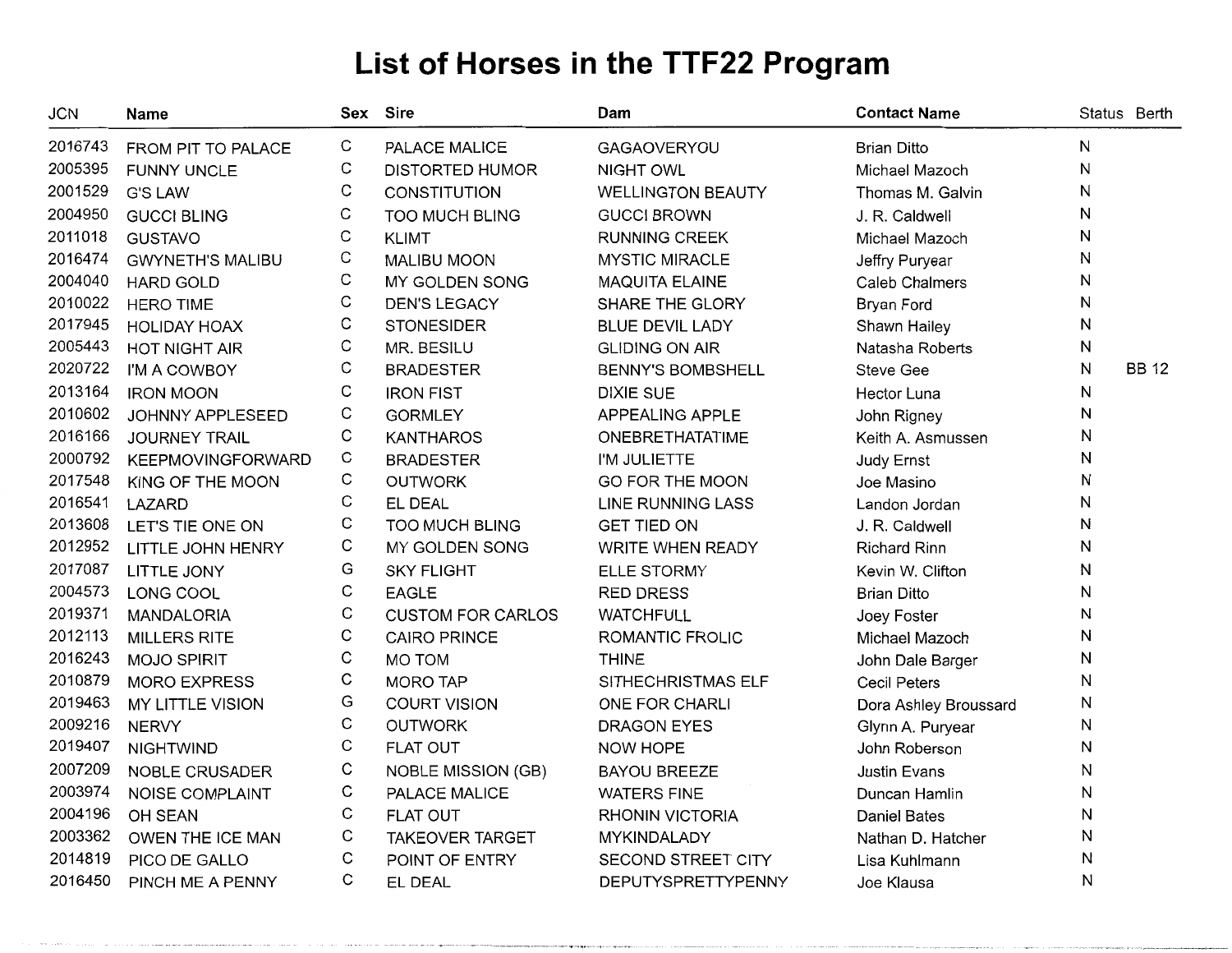| <b>JCN</b> | Name                    |              | Sex Sire                 | Dam                     | <b>Contact Name</b>         |              | Status Berth  |
|------------|-------------------------|--------------|--------------------------|-------------------------|-----------------------------|--------------|---------------|
| 2011090    | POPPY T                 | C            | <b>GOOD SAMARITAN</b>    | <b>KYLIE'S CUTIE</b>    | Terrell Jarrett, Jr         | N            |               |
| 2016112    | POSEIDONS WAVE          | С            | POSEIDON'S WARRIOR       | <b>WIFEONTHEWARPATH</b> | Lane Richardson             | N            | <b>BB 237</b> |
| 2020595    | <b>RANGER REX</b>       | C            | <b>BIRD SONG</b>         | <b>LITTLE ARIEL</b>     | <b>Bill Egert</b>           | N            |               |
| 2019035    | <b>RED DRAW</b>         | C            | <b>STAY THIRSTY</b>      | SWEET SONNET            | Dennis Cannedy              | $\mathsf{N}$ | <b>CB 44</b>  |
| 2009224    | <b>RELEASE MCCRAKEN</b> | $\mathsf C$  | <b>MCCRAKEN</b>          | <b>CONJURESS</b>        | Landon Jordan               | ${\sf N}$    |               |
| 2014880    | SILVER STEF HIT         | $\mathsf C$  | HIT IT A BOMB            | SILVER STEF             | Jeffry Puryear              | $\mathsf{N}$ |               |
| 2010128    | <b>STAR REDEMPTION</b>  | С            | NOT THIS TIME            | SHES INTO MISCHIEF      | <b>Bill Ulwelling</b>       | ${\sf N}$    |               |
| 2009705    | <b>STRAIGHT AHEAD</b>   | $\mathbf C$  | <b>HOPPERTUNITY</b>      | <b>CANDID CATHY</b>     | Aidan Green                 | ${\sf N}$    |               |
| 2017553    | <b>STRIKEWHILEURHOT</b> | C            | <b>WILBURN</b>           | <b>COWGIRL N UP</b>     | <b>Steve Gee</b>            | N            |               |
| 2013176    | <b>TAKE MY MONEY</b>    | $\mathsf C$  | <b>TOO MUCH BLING</b>    | <b>RUNNING DISPUTE</b>  | L.W. Heiligbrodt            | ${\sf N}$    |               |
| 2008136    | <b>TAPITURE JONES</b>   | C            | <b>TAPITURE</b>          | <b>TIFFANY ROYAL</b>    | <b>Chuck Hovitz</b>         | N            |               |
| 2010109    | <b>TEAM GORMLEY</b>     | $\mathbf C$  | <b>GORMLEY</b>           | <b>DANCE TEAM</b>       | Jeffry Puryear              | ${\sf N}$    |               |
| 2002073    | <b>TENSAS ALL OURS</b>  | C            | <b>HALF OURS</b>         | <b>TENSAS IDEA</b>      | Harold Forman               | ${\sf N}$    |               |
| 2012673    | <b>TIZ A PRIORITY</b>   | C            | <b>APRIORITY</b>         | TIZ A'GREELEY           | <b>Hector Luna</b>          | ${\sf N}$    |               |
| 2013333    | <b>TOP HONORS</b>       | $\mathsf C$  | <b>EAGLE</b>             | <b>SORORITY RUSH</b>    | William S. Farish           | ${\sf N}$    |               |
| 2013369    | <b>UNNAMED</b>          | $\mathsf C$  | <b>JAY GATSBY</b>        | <b>ABOVE REPROACH</b>   | Robert A. Norman            | N            |               |
| 2014707    | <b>UNNAMED</b>          | $\mathsf C$  | <b>PALACE</b>            | <b>ACTIF STORM</b>      | <b>Steve Gee</b>            | $\mathsf{N}$ |               |
| 2007289    | <b>UNNAMED</b>          | $\mathsf C$  | <b>CUSTOM FOR CARLOS</b> | ALL AMERICAN STAR       | Bob Mahoney                 | N            |               |
| 2001178    | <b>UNNAMED</b>          | $\mathsf C$  | <b>LORD NELSON</b>       | ALWAYS HERE TOO         | Laurence E. Hirsch          | N            |               |
| 2019858    | <b>UNNAMED</b>          | $\mathsf C$  | <b>COMPETITIVE EDGE</b>  | ANY GIVEN TRACE         | Carl R. Moore               | N            |               |
| 2012156    | <b>UNNAMED</b>          | $\mathsf C$  | <b>IRON FIST</b>         | <b>ARTIST CRY</b>       | Courtney T. Barousse        | N            |               |
| 2015804    | <b>UNNAMED</b>          | $\mathbf C$  | <b>BEE JERSEY</b>        | <b>BIZZEE MIZZEE</b>    | Jonathan Lawrence King      | N            |               |
| 2011177    | <b>UNNAMED</b>          | $\mathbf C$  | <b>TOM'S READY</b>       | <b>CANDY ASSAY</b>      | Mike McCan                  | N            |               |
| 2014252    | <b>UNNAMED</b>          | $\mathsf C$  | <b>JIMMY CREED</b>       | <b>CARLISLE HOUSE</b>   | Jose Cuellar                | $\mathsf{N}$ |               |
| 2016788    | <b>UNNAMED</b>          | $\mathsf C$  | <b>CLEARLY NOW</b>       | <b>CHRISTIAN COUNTY</b> | Rodney Verret               | N            |               |
| 2002488    | <b>UNNAMED</b>          | C            | <b>MOR SPIRIT</b>        | <b>CITY RUN</b>         | Scott Gelner                | N            |               |
| 2006026    | <b>UNNAMED</b>          | $\mathbf C$  | <b>CROSS TRAFFIC</b>     | <b>COMMANDARIA</b>      | <b>Rusty Roberts</b>        | N            |               |
| 2013158    | <b>UNNAMED</b>          | $\mathbf C$  | MO TOM                   | <b>COTEAU KITTEN</b>    | <b>Catherine Adams-Hutt</b> | N            |               |
| 2002777    | <b>UNNAMED</b>          | $\mathsf{C}$ | <b>COURT VISION</b>      | <b>CUP RACER</b>        | Lester Bourque              | N            |               |
| 2003023    | <b>UNNAMED</b>          | $\mathsf{C}$ | <b>MOR SPIRIT</b>        | <b>DEPUTY SARAH</b>     | Susan Bedwell               | N            | <b>BB 10</b>  |
| 2010851    | <b>UNNAMED</b>          | $\mathbf C$  | <b>FAST ANNA</b>         | <b>DESIRABLE LADY</b>   | Raymond Todd White          | Ν            |               |
| 2012576    | <b>UNNAMED</b>          | $\mathbf C$  | <b>CUSTOM FOR CARLOS</b> | <b>DIXIE JEWEL</b>      | <b>Curt Leake</b>           | N            |               |
| 2009443    | <b>UNNAMED</b>          | $\mathsf{C}$ | <b>COMMISSIONER</b>      | DOE RUN                 | Steve Baker                 | N            |               |
| 2006390    | <b>UNNAMED</b>          | $\mathsf{C}$ | <b>HALF OURS</b>         | <b>DOS LUNAS</b>        | Michael W. Franklin         | ${\sf N}$    |               |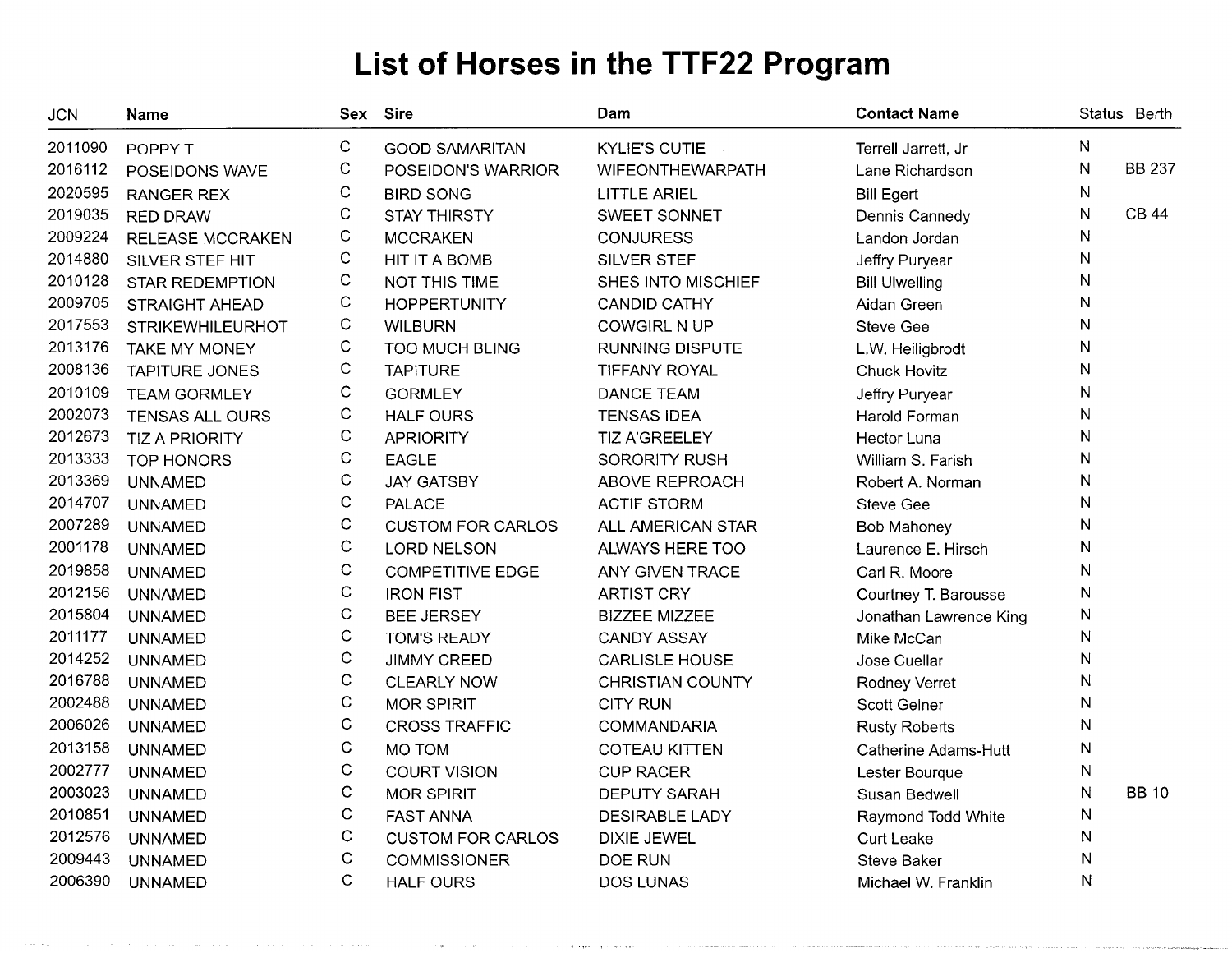| <b>JCN</b> | <b>Name</b>    | Sex         | Sire                     | Dam                       | <b>Contact Name</b>        |   | Status Berth    |
|------------|----------------|-------------|--------------------------|---------------------------|----------------------------|---|-----------------|
| 2012614    | <b>UNNAMED</b> | C           | <b>TOURIST</b>           | <b>ELUSIVE ME</b>         | <b>Brent Morris</b>        | Ν |                 |
| 2007910    | <b>UNNAMED</b> | С           | <b>ACCELERATE</b>        | FANTASY OF LUCK           | Kevin Knuckley             | N |                 |
| 2011021    | <b>UNNAMED</b> | C           | <b>MAGNA GRADUATE</b>    | <b>FEELS GOOD</b>         | Zackery Rios               | Ν |                 |
| 2005316    | <b>UNNAMED</b> | C           | CARPE DIEM               | <b>FELICITA</b>           | Joe Klausa                 | N |                 |
| 2011220    | <b>UNNAMED</b> | С           | <b>GOLDENCENTS</b>       | <b>FREQUENT FLYER</b>     | Dennis O'Neill             | Ν |                 |
| 2001898    | <b>UNNAMED</b> | C           | RANSOM THE MOON          | <b>GINGERTINI</b>         | Roger G. Smith             | Ν |                 |
| 2016294    | <b>UNNAMED</b> | С           | POSEIDON'S WARRIOR       | <b>HEAVENS ABOVE</b>      | <b>Scott Gelner</b>        | Ν |                 |
| 2014033    | <b>UNNAMED</b> | C           | <b>GUILT TRIP</b>        | <b>HOMETOWN GOSSIP</b>    | <b>Thomas Scott Barton</b> | N |                 |
| 2011957    | <b>UNNAMED</b> | C           | <b>MAGNA GRADUATE</b>    | <b>I GOT YOU</b>          | <b>Clark Brewster</b>      | N |                 |
| 2001556    | <b>UNNAMED</b> | С           | <b>CONGRATS</b>          | <b>JCS AMERICAN DREAM</b> | Jerry Tim Wheeler          | Ν |                 |
| 2011313    | <b>UNNAMED</b> | C           | MO TOM                   | <b>KINGSTON TERRACE</b>   | Joey Foster                | Ν |                 |
| 2013314    | <b>UNNAMED</b> | C           | <b>MOR SPIRIT</b>        | <b>LA MILANESA</b>        | Lane Richardson            | Ν |                 |
| 2016519    | <b>UNNAMED</b> | $\mathsf C$ | LORD NELSON              | <b>LADY LAPUMA</b>        | George Sharp               | Ν |                 |
| 2011214    | <b>UNNAMED</b> | G           | <b>CUSTOM FOR CARLOS</b> | <b>LIBERINA</b>           | L. Jay Cuccia              | N |                 |
| 20?0085    | <b>UNNAMED</b> | C           | <b>STRAIGHT FIRE</b>     | LUCKFROMABOVE(IRE)        | C J Johnsen                | Ν |                 |
| 2016979    | <b>UNNAMED</b> | С           | <b>LORD NELSON</b>       | <b>MACHA GLORITA</b>      | Phillip Osborne, MD        | Ν |                 |
| 2016432    | <b>UNNAMED</b> | C           | <b>JIMMY CREED</b>       | <b>MAHBADIHA</b>          | Dennis Foster              | N |                 |
| 2019707    | <b>UNNAMED</b> | C           | EL DEAL                  | <b>MEADOW ASHLEE</b>      | Tom Holyfield              | Ν |                 |
| 2014472    | <b>UNNAMED</b> | C           | <b>REAL SOLUTION</b>     | MERCY SAKES ALIVE         | Robert A. Norman           | Ν |                 |
| 2011170    | <b>UNNAMED</b> | C           | <b>GOLDENCENTS</b>       | <b>MOKA LATTE</b>         | <b>Clark Brewster</b>      | Ν |                 |
| 2016058    | <b>UNNAMED</b> | С           | MIDNIGHT LUTE            | <b>MONEYBRU</b>           | Jeffry Morris              | Ν |                 |
| 2014994    | <b>UNNAMED</b> | C           | <b>APRIORITY</b>         | MY GIRL COURTNEY          | Jody Mihalic               | И |                 |
| 2008721    | <b>UNNAMED</b> | C           | <b>VIOLENCE</b>          | MY TARA BELLA             | Jake Delhomme              | Ν |                 |
| 2018341    | <b>UNNAMED</b> | С           | <b>CARPE DIEM</b>        | <b>NEVERTOOMANYKISSES</b> | Julie M. Asmussen          | Ν |                 |
| 2004917    | <b>UNNAMED</b> | C           | <b>KLIMT</b>             | <b>O'HEAT</b>             | Jerry D. Erickson          | Ν |                 |
| 2000067    | <b>UNNAMED</b> | С           | <b>PAYNTER</b>           | OFF CYCLE                 | I Lee Lange                | N |                 |
| 2003312    | <b>UNNAMED</b> | C           | <b>EAGLE</b>             | PERENNIAL SONG            | William S. Farish          | Ν |                 |
| 2011558    | <b>UNNAMED</b> | С           | <b>MAGNA GRADUATE</b>    | PERFECT TAP               | <b>Charles Wright</b>      | Ν |                 |
| 2011976    | <b>UNNAMED</b> | С           | <b>CUSTOM FOR CARLOS</b> | PRIVATE PROMISE           | John Dale Barger           | Ν |                 |
| 2008143    | <b>UNNAMED</b> | G           | <b>GRASSHOPPER</b>       | QUEENLAND                 | C J Johnsen                | Ν | <b>BB 154</b>   |
| 2019864    | <b>UNNAMED</b> | C           | <b>STAY THIRSTY</b>      | RALLY BACK                | Tyree J. Wolesensky        | Ν | CB <sub>8</sub> |
| 2014821    | <b>UNNAMED</b> | С           | <b>ENGLISH CHANNEL</b>   | <b>RANSOM RED</b>         | Louie Roussel, Ill         | Ν |                 |
| 2011892    | <b>UNNAMED</b> | С           | MAGNA GRADUATE           | <b>RED CONSTITUTION</b>   | <b>Clark Brewster</b>      | Ν |                 |
| 2012747    | <b>UNNAMED</b> | C           | <b>UPSTART</b>           | RED HOT TOPS              | Christopher Harrington     | Ν |                 |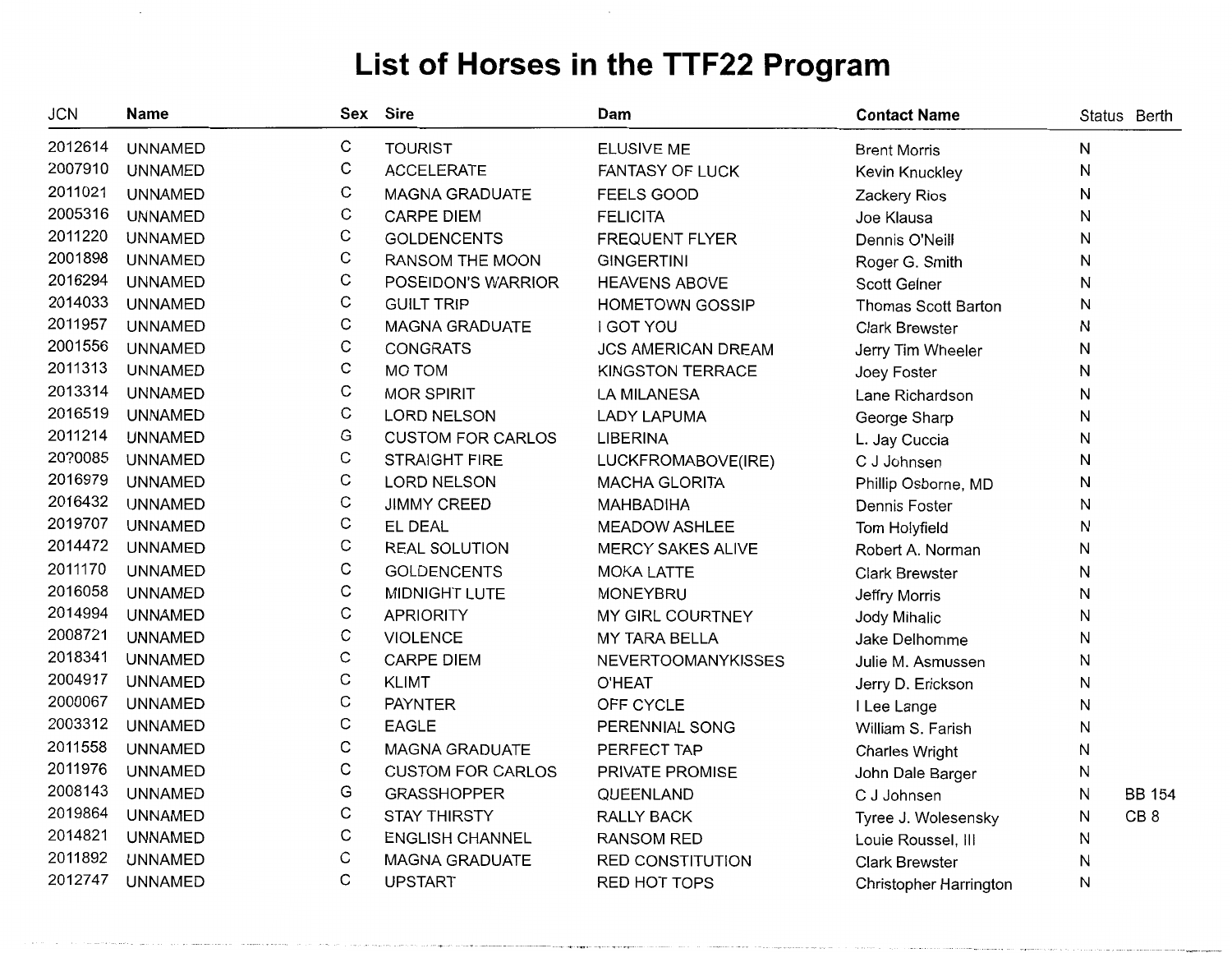| <b>JCN</b> | <b>Name</b>            |              | Sex Sire                 | Dam                       | <b>Contact Name</b>           | Status Berth |              |
|------------|------------------------|--------------|--------------------------|---------------------------|-------------------------------|--------------|--------------|
| 2015288    | <b>UNNAMED</b>         | C            | AMERICAN FREEDOM         | <b>REGAL LION</b>         | Scott Gelner                  | N            |              |
| 2017473    | <b>UNNAMED</b>         | $\mathsf C$  | <b>LORD NELSON</b>       | <b>RITA KATRINA</b>       | Susan Bedwell                 | N            |              |
| 2019643    | <b>UNNAMED</b>         | $\mathsf C$  | MIDNIGHT LUTE            | SARAHCAROLU               | Donald Clark                  | ${\sf N}$    |              |
| 2016583    | <b>UNNAMED</b>         | $\mathbf C$  | <b>STREET BOSS</b>       | SEND THE LIMO             | Jody Mihalic                  | N            |              |
| 2013423    | <b>UNNAMED</b>         | $\mathsf C$  | <b>FAST ANNA</b>         | <b>SERGEANT SUE</b>       | Melodie Z. Cravens            | N            |              |
| 2012111    | <b>UNNAMED</b>         | $\mathbf C$  | <b>COMPETITIVE EDGE</b>  | SHE IS BEDAZZLING         | L.W. Heiligbrodt              | N            |              |
| 2017724    | <b>UNNAMED</b>         | $\mathsf C$  | <b>MOR SPIRIT</b>        | SHOP FOR GOLD             | <b>Eddie Guidry</b>           | N            |              |
| 2002745    | <b>UNNAMED</b>         | $\mathbf C$  | <b>MSHAWISH</b>          | <b>SIBLING WAR</b>        | Jose Tavarez                  | N            |              |
| 2012258    | <b>UNNAMED</b>         | $\mathsf{C}$ | <b>COMPETITIVE EDGE</b>  | SLEW CITY LOU             | Greg & Carolyn Hoffman        | N            |              |
| 2014153    | <b>UNNAMED</b>         | $\mathsf{C}$ | MO TOM                   | <b>SMITTYSTOWN</b>        | Carl R. Moore                 | N            |              |
| 2001511    | <b>UNNAMED</b>         | $\mathbf C$  | <b>GORMLEY</b>           | STORMIN' TAFFY            | <b>Terry Gabriel</b>          | N            |              |
| 2019094    | <b>UNNAMED</b>         | $\mathsf C$  | <b>ARMY MULE</b>         | <b>STRONG AMERICAN</b>    | Joe Klausa                    | N            |              |
| 2016730    | <b>UNNAMED</b>         | $\mathbf C$  | <b>CROSS TRAFFIC</b>     | <b>SWIFTY VICTRESS</b>    | Terry McBride                 | $\mathsf{N}$ |              |
| 2001305    | <b>UNNAMED</b>         | С            | <b>OUTWORK</b>           | TAKE IT EASYPLEASE        | <b>Austin Gustafson</b>       | N            |              |
| 2019157    | <b>UNNAMED</b>         | $\mathsf C$  | <b>MSHAWISH</b>          | <b>TAYLORS IRISH</b>      | Tyree J. Wolesensky           | N            |              |
| 2014004    | <b>UNNAMED</b>         | $\mathsf C$  | <b>BROKEN VOW</b>        | <b>TENSAS SALT</b>        | Jay Adcock                    | N            |              |
| 2010428    | <b>UNNAMED</b>         | С            | <b>CUSTOM FOR CARLOS</b> | TO COMMERCIAL             | Courtney T. Barousse          | N            |              |
| 2002836    | <b>UNNAMED</b>         | $\mathsf C$  | <b>FIRST SAMURAI</b>     | <b>TOAST TO ASHLEY</b>    | <b>Brian Ivery</b>            | N            |              |
| 2005182    | <b>UNNAMED</b>         | С            | ALWAYS DREAMING          | <b>TOUCH MAGIC</b>        | Keith G. Myers                | N            |              |
| 2012168    | <b>UNNAMED</b>         | C            | MO TOM                   | TOUCHDOWN TROJANS         | Joe Pickerrell                | N            |              |
| 2019326    | <b>UNNAMED</b>         | С            | <b>STAR GUITAR</b>       | <b>TRICK CITY</b>         | Tyree J. Wolesensky           | N            | <b>CB 30</b> |
| 2016968    | <b>UNNAMED</b>         | $\mathbf C$  | <b>GOLDENCENTS</b>       | <b>TRUE JEAN</b>          | Eric Aquino                   | N            |              |
| 2001847    | <b>UNNAMED</b>         | $\mathsf C$  | <b>CALIFORNIA CHROME</b> | UNBRIDLED JOULE           | Pendleton W. Larsen           | N            |              |
| 2004025    | <b>UNNAMED</b>         | C            | OVERANALYZE              | <b>VICTORY TOUGH</b>      | <b>Brent Morris</b>           | N            |              |
| 2007300    | <b>UNNAMED</b>         | С            | <b>SHARP AZTECA</b>      | <b>WHAT A PARTY</b>       | <b>Josh Stevens</b>           | N            |              |
| 2018345    | <b>UNNAMED</b>         | C            | <b>BODEMEISTER</b>       | <b>WILD HOPE</b>          | Anton G. Kubacak              | N            |              |
| 2011961    | <b>UNNAMED</b>         | С            | <b>SHACKLEFORD</b>       | <b>ZIPBOPZOO</b>          | <b>Scott Gelner</b>           | N            |              |
| 2019548    | <b>VALOBRA</b>         | С            | <b>GHOSTZAPPER</b>       | <b>MARGARITA MISTRESS</b> | Sue Dowling                   | N            | <b>CB 61</b> |
| 2002824    | <b>VIETNAM VICTORY</b> | С            | <b>KLIMT</b>             | <b>REAL STRIKE</b>        | James Stodola                 | N            |              |
| 2008985    | <b>VILLAGE WAY</b>     | $\mathsf{C}$ | <b>TAPITURE</b>          | <b>CLAMOROUS CLARISSA</b> | <b>Chuck Hovitz</b>           | N            |              |
| 2012670    | <b>WARRIOR'S FLEET</b> | $\mathsf C$  | YOCKEY'S WARRIOR         | <b>SAY AFLEET</b>         | Ronnie Ward                   | N            |              |
| 2011297    | WINGS OF GOLD          | C            | <b>GOLDENCENTS</b>       | MISS METROPOLITAN         | <b>Christopher Harrington</b> | N            |              |
| 2003246    | <b>WOKA WOKAWEE</b>    | С            | <b>ASTROLOGY</b>         | <b>READY AT NINE</b>      | <b>Phillip Stelly</b>         | N            |              |
| 2017232    | ZAPAWAY                | $\mathbf C$  | COUNTRY DAY              | <b>ZAPLICIOUS</b>         | Terrell Jarrett, Jr           | $\mathsf{N}$ |              |